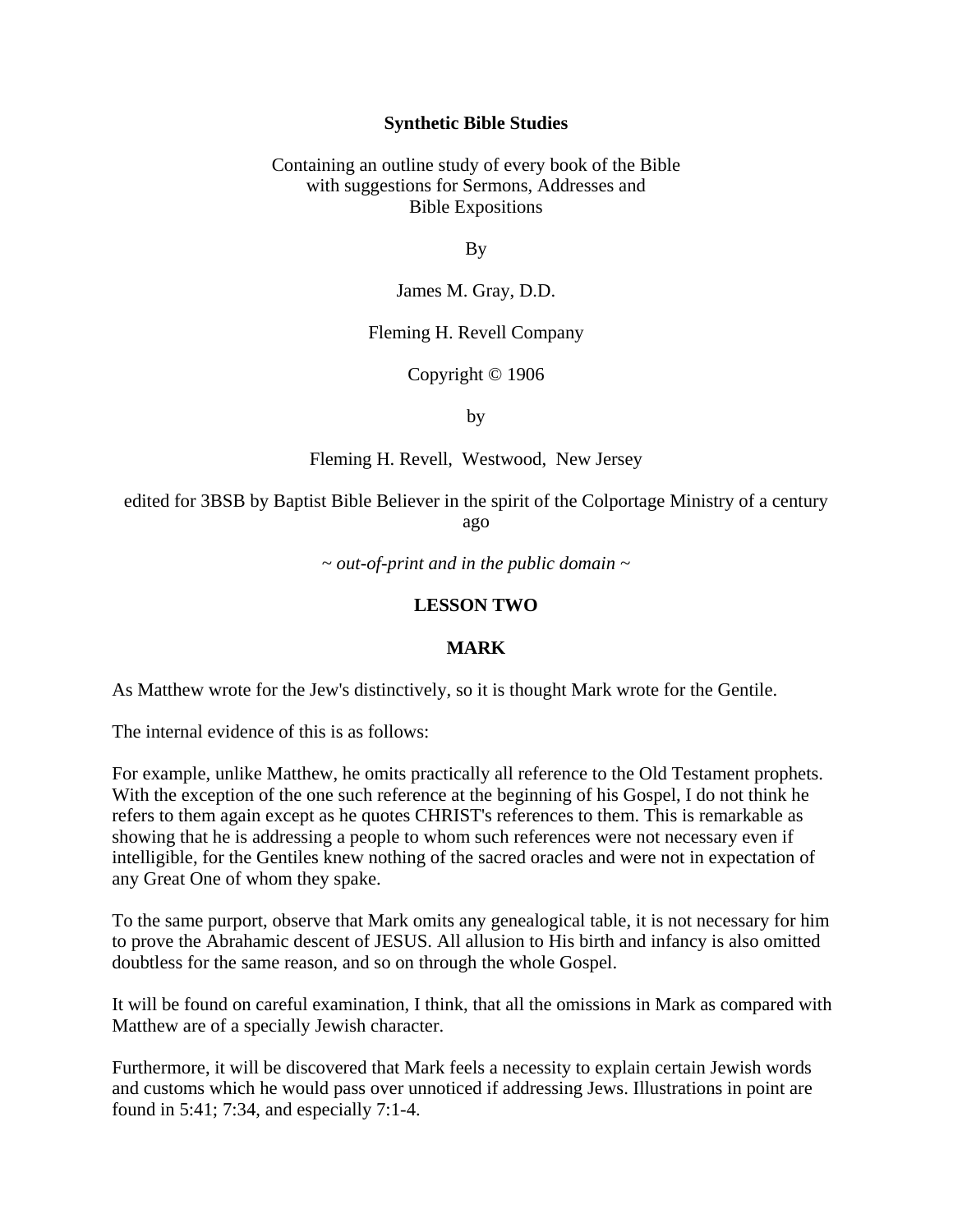But it may be further surmised that Mark is not only addressing a Gentile people, but of the two great Gentile peoples of that day, the Romans and the Greeks, he is addressing the first-named.

The Romans, as others have pointed out, represented the idea of active power in the world. Their ideal was military glory. They were the people who, most of all, did things. Moreover, their highest conception of power, and might, and authority was themselves, i. e., the Roman state.

Although they worshiped the Emperor yet they were really worshiping the state considered as represented in him. And, indeed, their spiritual need as a people grew out of this fact; it grew out of their failure to attain their ideal in the state; for with all their power, and might, and authority they saw that injustice cruelty and suffering still prevailed, and would inevitably continue to do so.

Those who have not access to larger books on this subject will find the thought sufficiently wrought out in Gregory's *Why Four Gospels?* previously referred to.

Now the Gospel of Mark will be found on close examination to peculiarly fit this condition of things, and to suggest that it was written distinctively to meet the Roman need.

For example, it very noticeably sets forth JESUS from the point of view spoken of in our first lesson on the Gospels, i. e., as the active servant of the Lord. The whole trend of the Gospel vibrates with energy, power, movement, conquest, as attractive to such a people as the Romans.

To begin with, it is the briefest Gospel, 16 chapters only as compared with 28 in Matthew, evidently it was intended for a people not given to thought as much as action.

It omits chiefly the discourses rather than the deeds of JESUS, for example, the Sermon on the Mount, a large part of the charge to the twelve and of the discourse on the second coming.

Moreover, the things which Mark adds, as distinguished from Matthew, are those calculated to arrest the attention of men of affairs and action.

Speaking further of the energetic movement of the Gospel, it is interesting to note the frequent employment of the word "straightway," which occurs something like 20 times.

And yet what has been said does not quite exhaust, or better yet, does not quite express, what is found in Mark as distinct from Matthew, and indeed from all the Gospels. It represents JESUS, indeed, as the man of mighty energy and power - a servant in that sense, and yet it represents Him in the lowly and patient sense of service as well.

To quote Jukes on the *Differences of the Four Gospels*, the early church fathers employed the four cherubim or "**living creatures**" as emblematic of the four Gospels - the lion, the ox, the man, the eagle (Revelation 4:7).

It is under the first figure, "**the lion of the tribe of Judah**." that JESUS is presented in Matthew, but under the second, the figure for service, that He is presented in Mark. He is here the patient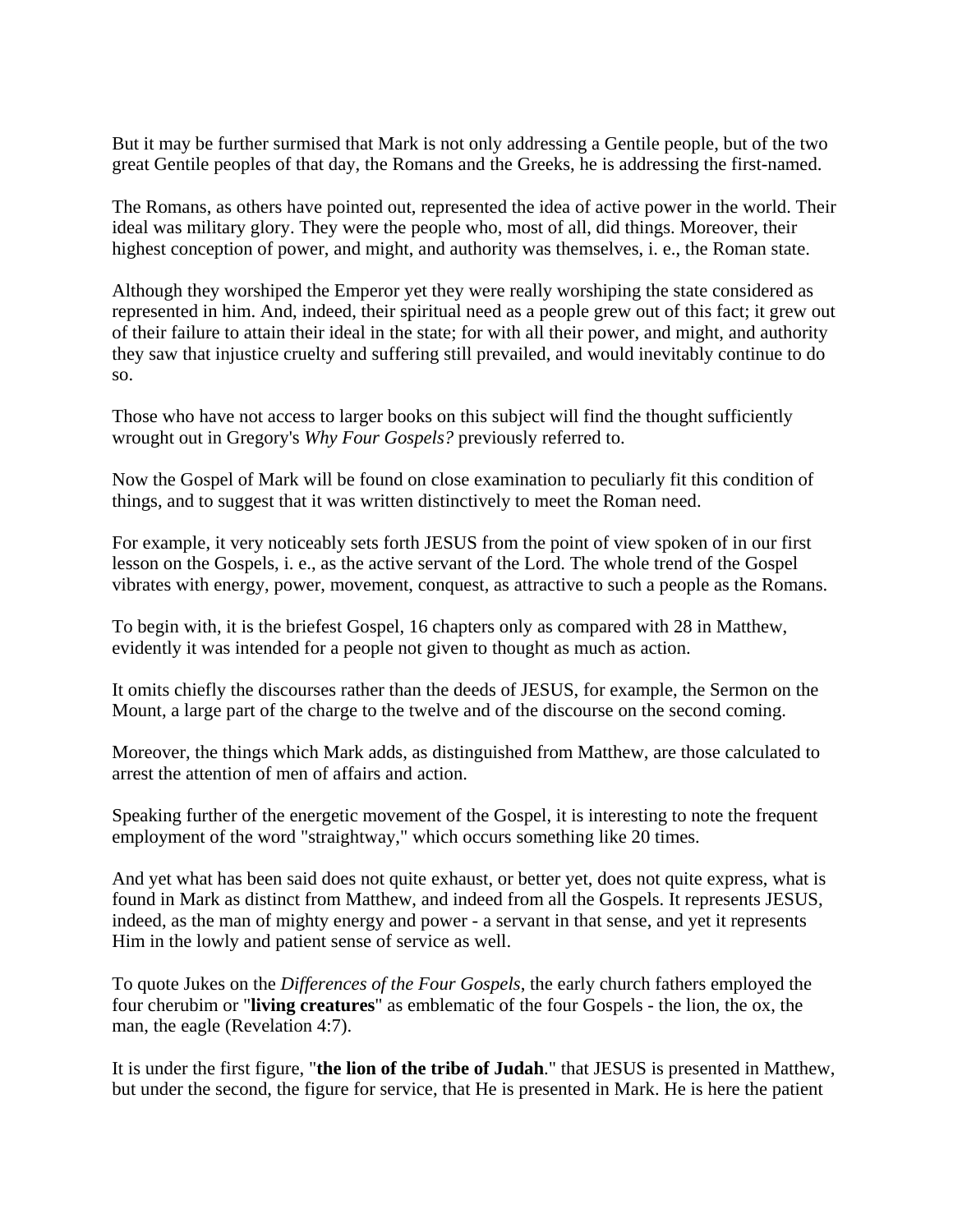laborer for others, if need be offering Himself in His service as a perfect sacrifice. And the same writer points out a fitness in Mark for presenting JESUS from that point of view, for he himself was the minister, the servant of the apostles, Acts 12:11, 12; II Timothy 4:11, etc.

Let us bear in mind then, in studying Mark, that side by side with the thoughts of CHRIST's energy and power we are to keep the other thought of His humility and patience.

Nor does this latter conception militate against the idea of applying the Gospel especially to the needs of the Roman mind. Indeed, it strengthens such application, since the more the humility and patience of JESUS are dwelt upon in the light of His mighty works, the mightier they appear.

# **Outline of the Gospel**

The outline of Mark's Gospel might be made in connection with the same general periods suggested in the study of Matthew:

# **I. Period of the Advent, 1:1-2:12**

It might be well to study this period in connection with the corresponding division in Matthew, to discover what Mark omits and what, if anything, he adds, and the bearing of these omissions and additions on the distinctive character of Mark's record as compared with that of Matthew.

How abruptly he approaches the period of JESUS' active ministry, how he even hastens over the preaching of John the Baptist, and the details of the wilderness temptation of the call of the disciples, and the mighty works which JESUS at once began to do!

The study of this period will be helped by the following analysis:

The introduction, 1:1. The testimony of John, 1:2-8. The testimony of GOD, 1:9-11. The wilderness victory, 1:12, 13. The call of the disciples, 1:14-20. The works of power, 1:21-2:12.

Notice in the reading of this section how the wilderness victory of the Conqueror manifests His authority over Satan and the wild beasts not only, but also the holy angels as well.

Moreover, in analyzing the sphere of the manifestation of His miraculous works, it will be seen that beginning in the synagogue at Capernaum, He next makes a circuit of Galilee, returning to Capernaum again. A map would be of great value, of course, in fixing these important details in mind, and surrounding them with the force and power of reality.

# **II. Period of the Conflict, 2:13-8:26**

This is a period covering about the same ground as that designated in Matthew as "*the ministry of the Messiah*."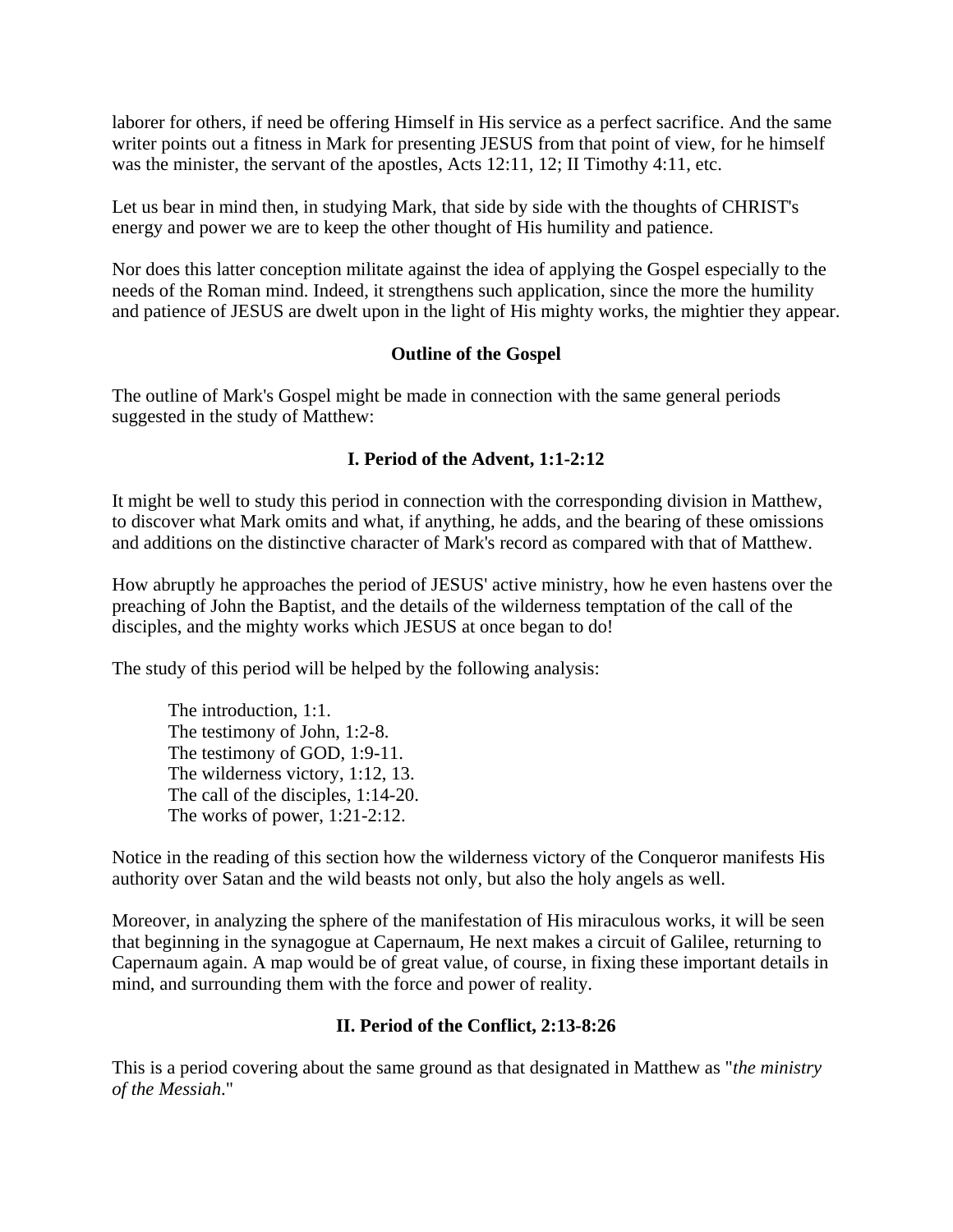The subjects and laws of His kingdom, 2:13-3:35. The growth of His kingdom, 4:1-34. The power of the King, 4:35-5:43. The conflicts and withdrawals of the King, 6:1-8, 26.

In reading this division one will be impressed by the quiet growth of the kingdom, its entire independence of human will, and its complete conquest of the earth.

This last is true no matter which view we take of the interpretation of 4:32, for whether that refers to a true or a false Christendom (see our study of Matthew), it is a demonstration of CHRIST's power likely to rivet the attention and command the respect of a people of power like the Romans.

In the same connection notice His power as especially portrayed in subdivision 3. See how it is exhibited over the elements of nature, over Satan, over human disease, and even over death itself.

Finally, under the head of His conflicts and withdrawals we will recall the similar feature of this part of JESUS' earthly life as given in the first Gospel. But notice here the four localities in which these experiences took place:

- at Nazareth (6:1-6),
- in Galilee at large (6:32),
- at Gennesaret (6:53-8:9), and
- at Dalmanutha (8:10-26).

Examine the map carefully.

## **III. Period of the Claim, 8:27-13:37**

As preliminary to a direct claim to be the King of the kingdom on the part of JESUS, Mark sets forth His teachings as to the way in which the kingdom was to be won, viz: through sufferings and rejection. This is revealed in 8:27-10:45, which show the sufferings to include:

- (a) Rejection by the Sanhedrin, 8:31.
- (b) Treachery of His followers, 9:31.
- (c) Death by the Romans, 10:32-45.

The kingdom, however, was claimed by JESUS, as we saw in Matthew's Gospel, by His public entry into Jerusalem as the heir of David, 10:46-13:37.

The subject is divided again into:

- (a) The public advent, 10:46-11:26.
- (b) The triumph over the leaders, 11:27-12:44.
- (c) The revelation of the future, 13:1-37.